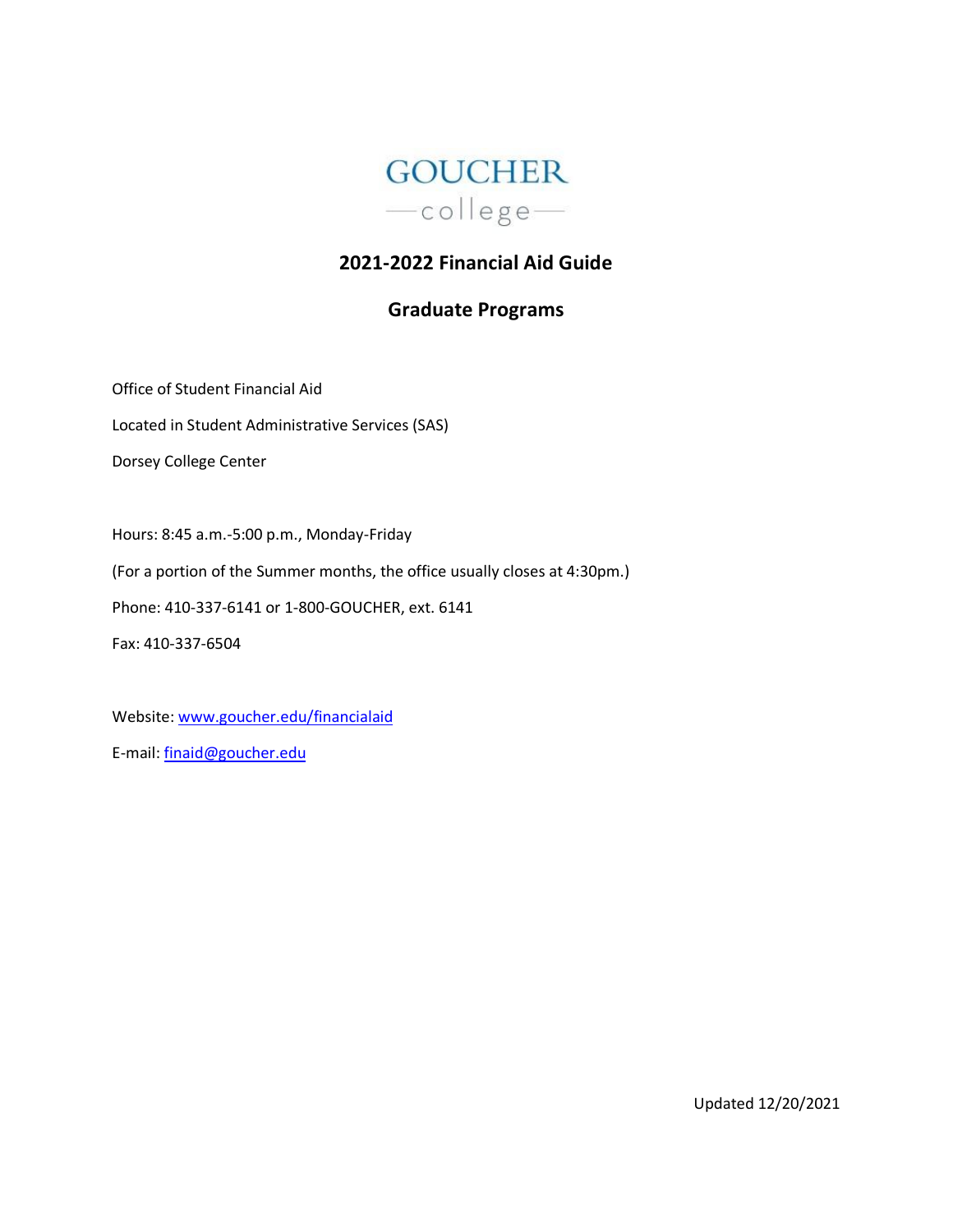#### **FINANCIAL AID GUIDE**

Goucher College recognizes the importance of offering financial aid to assist with tuition, fees, and indirect expenses. This guide contains information regarding the financial aid process and programs, including eligibility requirements, a description of the various aid programs, information on financial aid adjustments and the disbursement process, as well as alternative financing options. This guide does not represent all policies regarding financial aid at Goucher College.

For additional information, visit Goucher's financial aid website a[t www.goucher.edu/financialaid.](http://www.goucher.edu/financialaid) Contact the Office of Student Financial Aid if further assistance is needed. The financial aid staff is available to assist students on an individual basis. No appointment is necessary. However, to ensure staff availability, we recommend that you e-mai[l finaid@goucher.edu](mailto:finaid@goucher.edu) prior to your arrival to ensure staff availability.

#### **STUDENT'S RESPONSIBILITIES**

**PLEASE NOTE that Goucher does not automatically package federal loans for all students who submit a FAFSA.** *Students are responsible* **for completing all steps connected to their financial aid.** These steps include:

- Submitting the correct FAFSA for the semester they are applying.
	- o Example: 2021-2022 FAFSA for Fall 2021, Winter/Spring 2022, Summer 2022; 2022-2023 FAFSA for Fall 2022, Winter/Spring 2023, Summer 2023. See Application Process below for additional information.
- Submitting their expected enrollment to the financial aid office.
	- o Please submit using the [Graduate Expected Enrollment form.](https://www.goucher.edu/financial-aid/forms-and-resources/forms)
	- o Notifying financial aid of any changes in enrollment after aid is accepted.
- Accepting or Declining financial aid in Net Partner.
- Completing all other federal requirements as needed.
	- o This may include Entrance Counseling, a Master Promissory Note (MPN), or the Annual Student Loan Acknowledgment (ASLA).
- Using and monitoring your secure Goucher student e-mail.
	- $\circ$  Promptly respond to all communications from both the billing and financial aid offices.
	- o Promptly reviewing all billing statements when issued to confirm financial aid is still meeting your needs and following up with our office as needed.
- Using online systems to help monitor your records for billing and financial aid.
	- o Billing[: https://www.goucher.edu/billing/e-billing-and-online-payments/](https://www.goucher.edu/billing/e-billing-and-online-payments/)
	- o Financial Aid:<https://www.goucher.edu/financial-aid/net-partner/>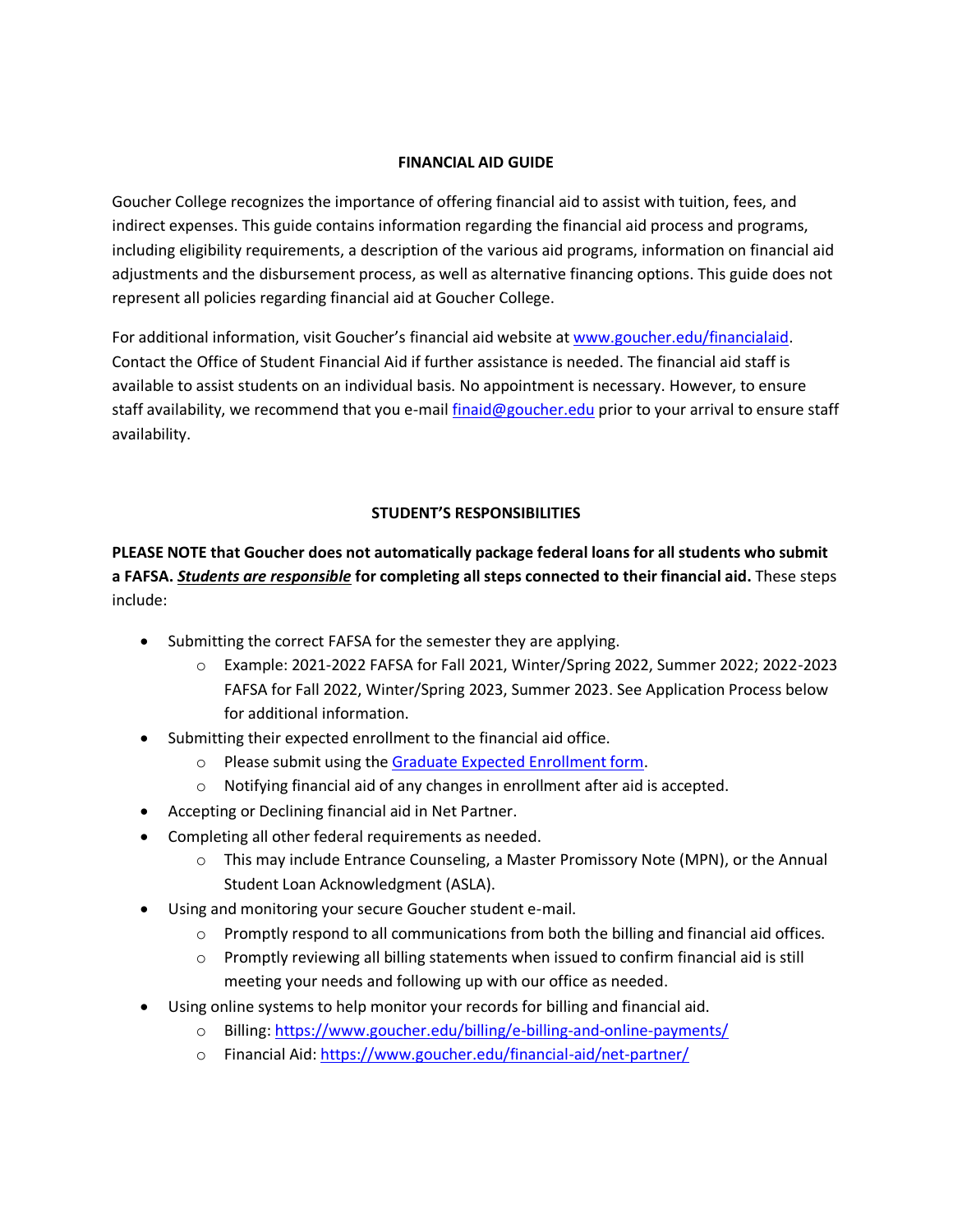# **THE APPLICATION PROCESS**

# **This is an outline of the process for the 2021-2022 Academic Year. The FAFSA must be submitted every year, and becomes available in October. The 2021-2022 FAFSA became available October of 2020. (The 2022-2023 FAFSA becomes available October 2021.)**

- Complete the FAFSA electronically at <https://studentaid.gov/h/apply-for-aid/fafsa>
	- o For Fall 2021, Winter/Spring 2022, and Summer 2022 complete the 2021-2022 FAFSA
	- o **(If submitting your FAFSA after October 1, 2021, please make sure you click on the correct tab or button to submit the 2021-2022 FAFSA!)**
	- o Be sure to list Goucher on your FAFSA (Federal school code: 002073)
- Use [your Net Partner](https://www.goucher.edu/financial-aid/net-partner/) account and log in to review your "Documents" screen about a week after submitting your FAFSA - Submit any needed documents.
	- o **New students, please note that you need to have declared your intent to enroll, receive a Goucher ID number, and receive your Goucher e-mail credentials before you can activate your Net Partner account. Contact the graduate office if you have not yet received a Goucher ID, or e-mail our office from your Goucher student e-mail for additional assistance.**
- Submit a [Graduate Student Expected Enrollment form](http://www.goucher.edu/financial-aid/forms-and-resources/forms) after working with your advisor to plan your schedule for the academic year. Please plan for the entire academic year.

NOTE: Maryland residents must file the FAFSA by March 1 for Maryland state aid consideration. Several Maryland state aid programs also have a separate application. For more information on Maryland state aid, please visit[: https://mhec.state.md.us/preparing/Pages/default.aspx](https://mhec.state.md.us/preparing/Pages/default.aspx)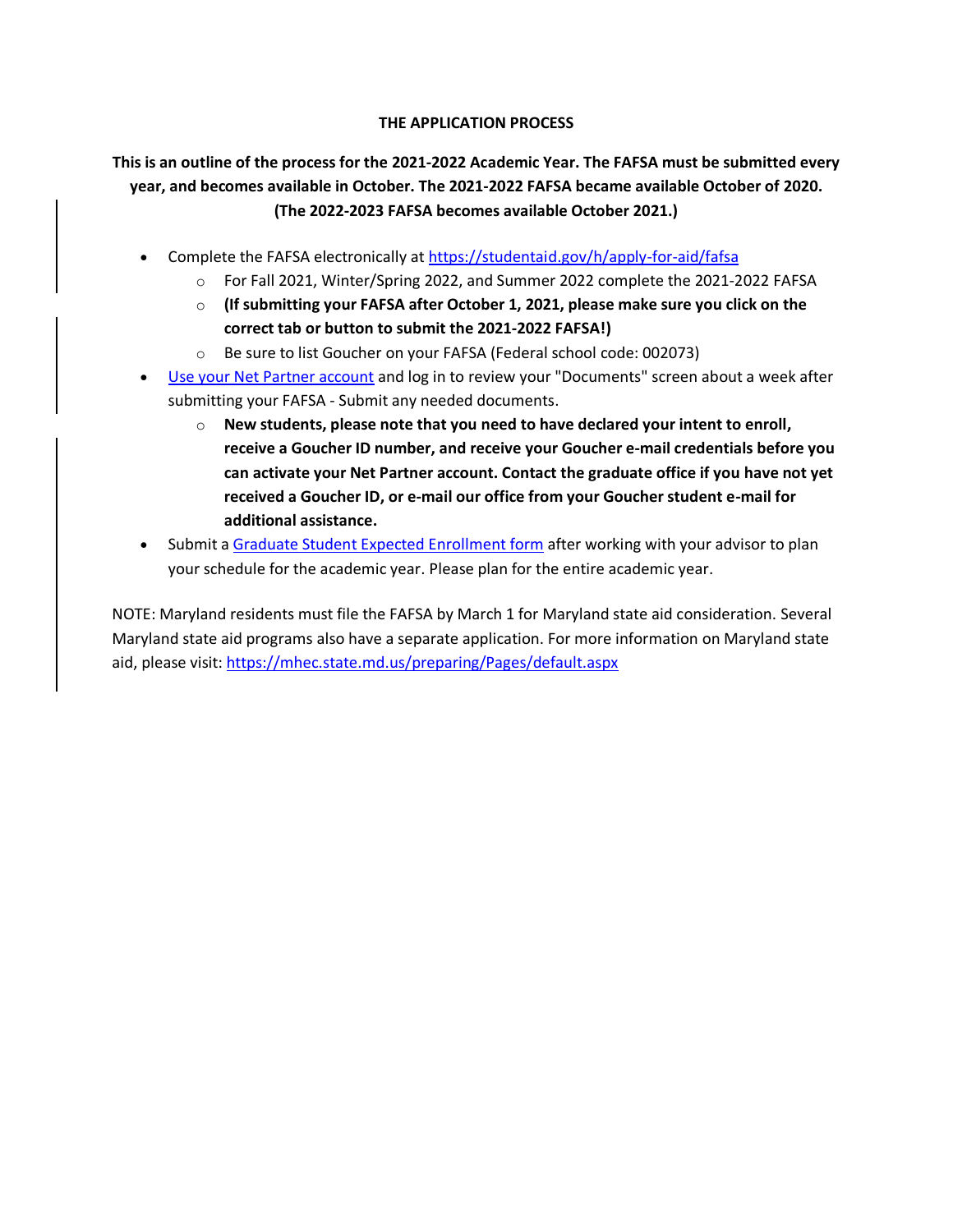# **DETERMINING ELIGIBILITY FOR AID**

#### COST OF ATTENDANCE (COA)

The COA is an estimate of the expenses incurred during the academic year (fall and spring). The COA includes direct institutional charges (tuition, and fees) and estimates of indirect expenses (room and board, transportation, books, supplies, miscellaneous living expenses, and loan fees). The COA is a tool used to help determine eligibility for financial aid.

# 2021-2022 **Example** Graduate Cost of Attendance Fall and Winter/Spring

| <b>Tuition and Fees</b> | Variable by program/credits taken |
|-------------------------|-----------------------------------|
| Room/Board              | \$5,000 per semester              |
| Books and Supplies*     | \$600 per semester                |
| Transportation          | \$600 per semester                |
| Miscellaneous Expenses* | \$750 per semester                |

\* This assumes full-time enrollment (9 credits or more) and may be prorated if less credits are taken.

# ENROLLMENT STATUS

| <b>Number of Credits</b> | <b>Enrollment Status</b> |
|--------------------------|--------------------------|
| $.5 - 4.49$              | Less Than Half Time      |
| $4.5 - 6.49$             | Half Time*               |
| $6.5 - 8.99$             | Three-Quarter Time       |
| 9 or more                | <b>Full Time</b>         |

\*Half Time is the minimum enrollment to be eligible for federal student loans.

**Only credits that are required for your degree will be eligible for financial aid.** If you are taking optional courses for personal enrichment, then they are not counted in your enrollment status for determining financial aid eligibility. Students in education programs may need to take courses connected to certification that are not specifically requirements for the degree which may not be aid eligible. **This is a federal regulation, and not a Goucher policy.**

#### EXPECTED FAMILY CONTRIBUTION (EFC)

The data provided on the Free Application for Federal Student Aid (FAFSA) is analyzed according to federal formulas to determine the expected family contribution (EFC). The EFC is a measure of the financial strength of a student and student's spouse (if married). It provides an estimate of the amount you are expected to contribute toward educational expenses for the academic year.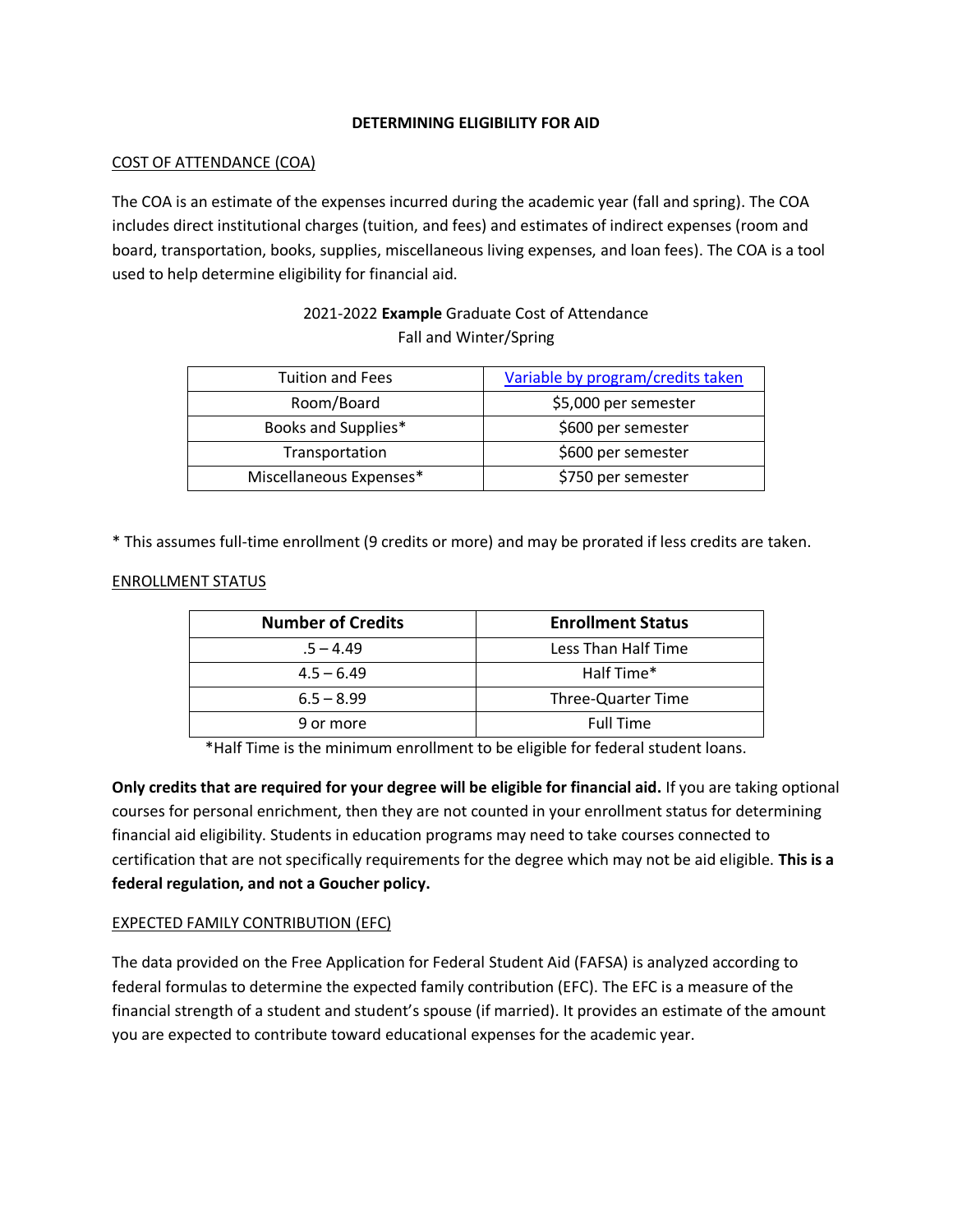#### FINANCIAL NEED

Financial need is the difference between the cost of attendance (COA) and the expected family contribution (EFC).

For example:

| COA                   | \$26,168 |
|-----------------------|----------|
| - FFC                 | \$10,000 |
| <b>Financial Need</b> | \$16,168 |

According to federal guidelines, total financial assistance (including outside resources) cannot exceed the COA. Outside resources may include Goucher tuition remission, employer tuition benefits, and private, state, and Goucher scholarships.

All students who complete the FAFSA and meet eligibility requirements are able to borrow an [Unsubsidized Federal Direct Student loan](https://studentaid.ed.gov/sa/types/loans) (not need-based). Other financing options are available, such as a Graduate PLUS [loan, a Private Educational loan,](https://www.goucher.edu/financial-aid/types-of-financial-aid/loans) or a [tuition payment plan.](https://www.goucher.edu/billing/) For questions about the tuition payment plans, please contact billing directly: [graduatebilling@goucher.edu](mailto:graduatebilling@goucher.edu)

#### **FINANCIAL AID PROGRAMS**

#### [FEDERAL TEACH GRANT PROGRAM](https://studentaid.ed.gov/sa/types/grants-scholarships/teach) - (M.A.T. programs *only*)

Current students, former teachers, or retirees enrolled in a Federal TEACH Grant-eligible program may be eligible to receive the Federal TEACH Grant. Students must be completing, or intend to complete coursework necessary to begin a career in teaching. All applicants must complete initial counseling and sign [an "Agreement to Serve"](https://studentaid.gov/teach-grant-program) (ATS) every year. Failure to fulfill the "Agreement to Serve" will result in Federal TEACH Grant funds being converted to Unsubsidized Federal Direct loans. A grade point average of 3.25 or qualifying scores on a national standardized admissions test is required to receive the Federal TEACH Grant. Grants of up to \$4,000 are awarded. The TEACH Grant is prorated for part-time enrollment.

#### FEDERAL DIRECT UNSUBSIDIZED [LOAN PROGRAM](https://studentaid.ed.gov/sa/types/loans)

Graduate students who meet the general federal eligibility requirements can typically borrow up to \$20,500 of Federal Direct Unsubsidized Loans in a given academic year regardless of financial need. Actual eligibility is based on the cost of attendance and number of credits. Students must file the FAFSA and enroll as degree-seeking students with at least 4.5 credits per semester. An origination fee is deducted from the loan and retained by the federal government prior to disbursement.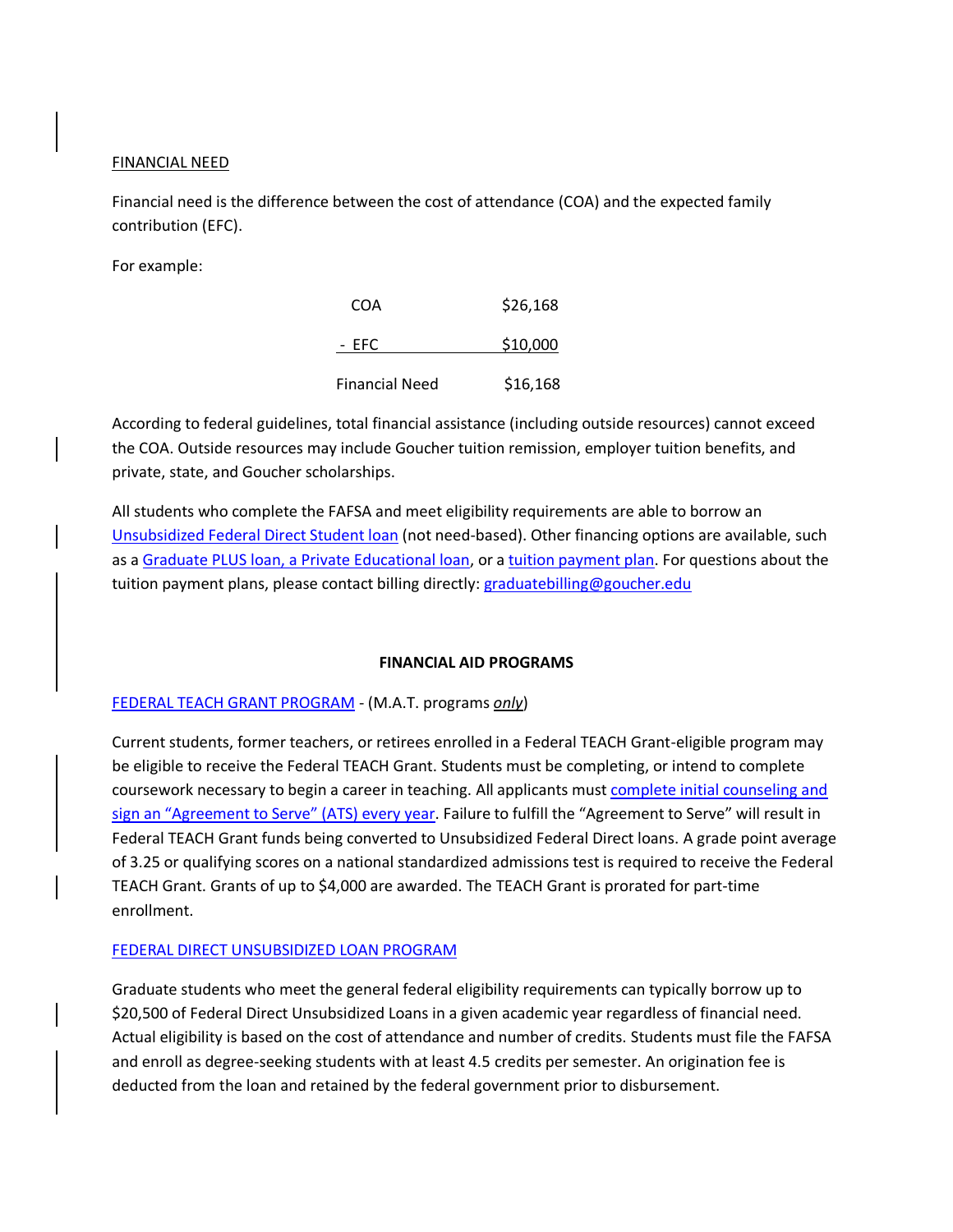More information regarding Federal Direct Loans, including interest rate and origination fee, may be found at [http://studentaid.ed.gov/types/loans.](http://studentaid.ed.gov/types/loans)

# [FEDERAL DIRECT GRADUATE PLUS LOAN](https://studentaid.ed.gov/sa/types/loans/plus)

Graduate students enrolled at least half-time (4.5 credits) may also apply for Federal Direct Graduate PLUS Loans. Students may borrow the full cost of attendance minus any financial aid annually.

Most students only need to [apply for a Graduate PLUS](https://studentaid.gov/app/launchPLUS.action?plusType=gradPlus) if they are studying full-time and the \$20,500 that is usually available in an unsubsidized loan each year is not enough to meet their borrowing needs.

Eligibility is determined by credit history. The credit check is valid for only 180 days. We recommend applying for the full academic year rather than by semester, however **even if a student is approved for the entire year the Department of Education will perform another credit check in a subsequent semester if the original credit check has expired**. (This usually applies to the Spring portion of the loan.) Loan funds are disbursed directly to the student account. An origination fee (subject to change by Congress) is deducted from the loan and retained by the federal government prior to disbursement.

The student is responsible for the interest from the date of disbursement. The interest payments can be deferred while the student is in school. Repayment begins 6 months after the student graduates, leaves school, or falls below half-time status (4.5 credits). The standard repayment period is 10 years.

For the most up-to-date information on interest rates and origination fees, please visit: <https://studentaid.ed.gov/sa/types/loans/interest-rates>

If a student is denied a Federal Direct Graduate PLUS loan due to an adverse credit history, the student may appeal the denial or reapply with a credit-worthy endorser. Additional information may be found at [http://studentaid.ed.gov/types/loans/plus.](http://studentaid.ed.gov/types/loans/plus)

# ANNUAL BORROWING LIMITS FOR STUDENTS

| Graduate Students – Unsubsidized Loan  | \$20,500                                        |
|----------------------------------------|-------------------------------------------------|
| Graduate Students – Graduate PLUS Loan | (Up to total COA minus all other financial aid) |

# LIFETIME BORROWING LIMITS: MAXIMUM

Graduate Students **\$138,500**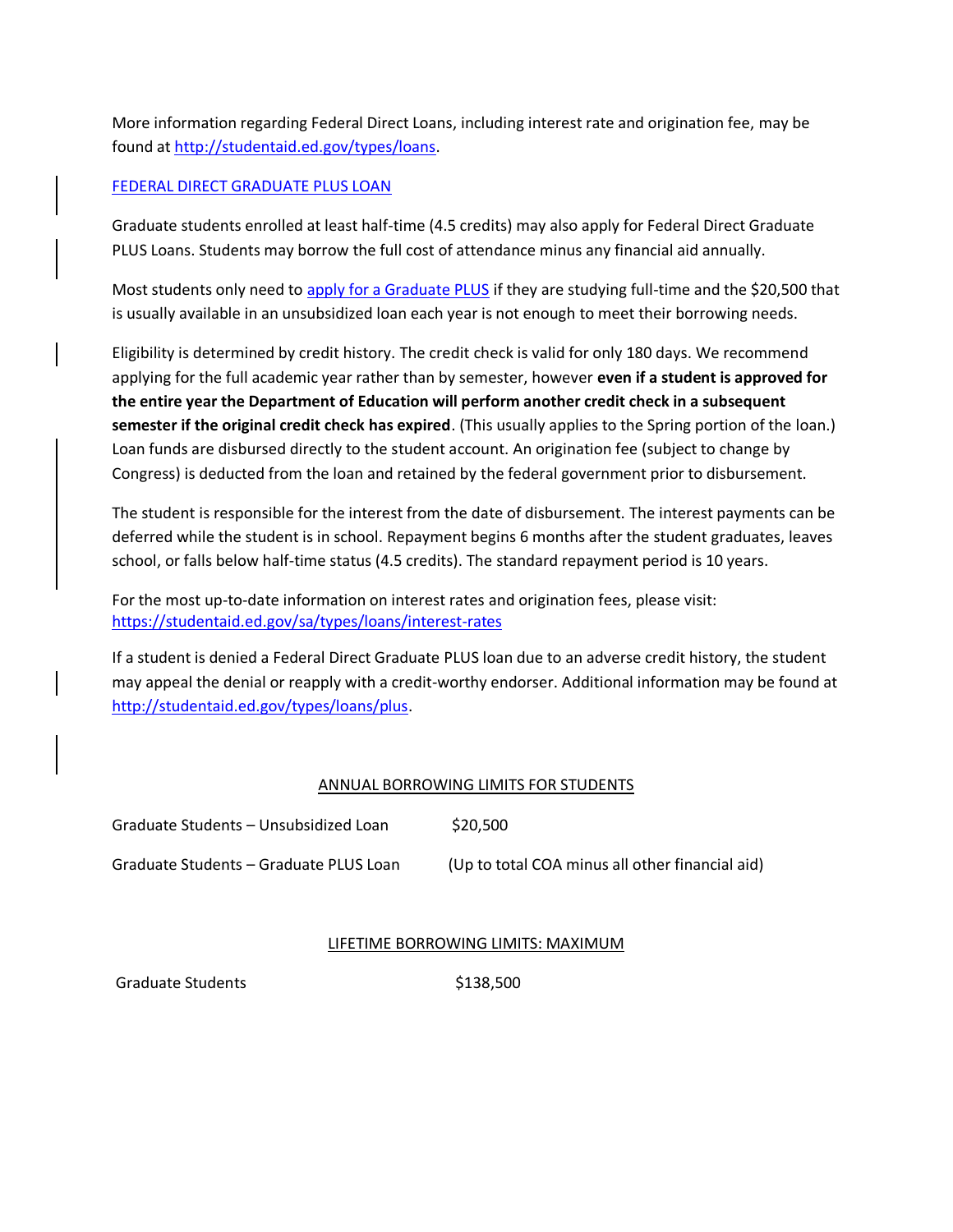#### *Tips on Borrowing*

Borrow only what you need to cover your educational and living expenses for the academic year.

Please remember to:

- Set a realistic budget and stick to it.
- Exhaust all alternatives before borrowing.
- Borrow what you need for the year, not the semester.
- Please include potential Summer enrollment in your plans, and we can provide assistance on planning your borrowing for the entire year.
- Understand your rights and responsibilities as a loan borrower.
- Keep records of all correspondence with your loan servicer.
- Contact your loan servicer about your options if you cannot make a payment.

#### GOUCHER SCHOLARSHIPS

Individual graduate program offices have a limited number of scholarships. Graduate Programs in Education (M.Ed or M.A.T.) have a limited number of scholarships that are awarded without any additional application needed. For all programs other than Graduate Programs in Education, please contact the Graduate office for details at 410-337-6200.

#### OUTSIDE SCHOLARSHIPS

Outside scholarships provide an additional source of funding. Students are encouraged to research and apply for outside sources of funding. Goucher also maintains a list of outside scholarships on our website at [http://www.goucher.edu/financial-aid/types-of-financial-aid/outside-scholarships.](http://www.goucher.edu/financial-aid/types-of-financial-aid/outside-scholarships)

Students should never pay a fee for a scholarship search. If in doubt about the integrity of an agency, check it out first with the Better Business Bureau. There are a variety of free scholarship search engines which provide reliable and accurate information, including but not limited to the College Board's Scholarship Search [\(https://bigfuture.collegeboard.org/scholarship-search\)](https://bigfuture.collegeboard.org/scholarship-search), Fast Web Scholarship Search [\(www.fastweb.com](http://www.fastweb.com/)), the U.S. Department of Education's Federal Student Aid on the Web [\(http://studentaid.ed.gov/types/grants-scholarships/finding-scholarships\)](http://studentaid.ed.gov/types/grants-scholarships/finding-scholarships).

You must report all outside scholarships to the Office of Student Financial Aid when you become aware of them. Your financial aid award will be reviewed, and may be adjusted according to institutional policies and federal regulations. You will be notified of any adjustments. Total financial aid, including outside scholarships, cannot exceed the cost of attendance.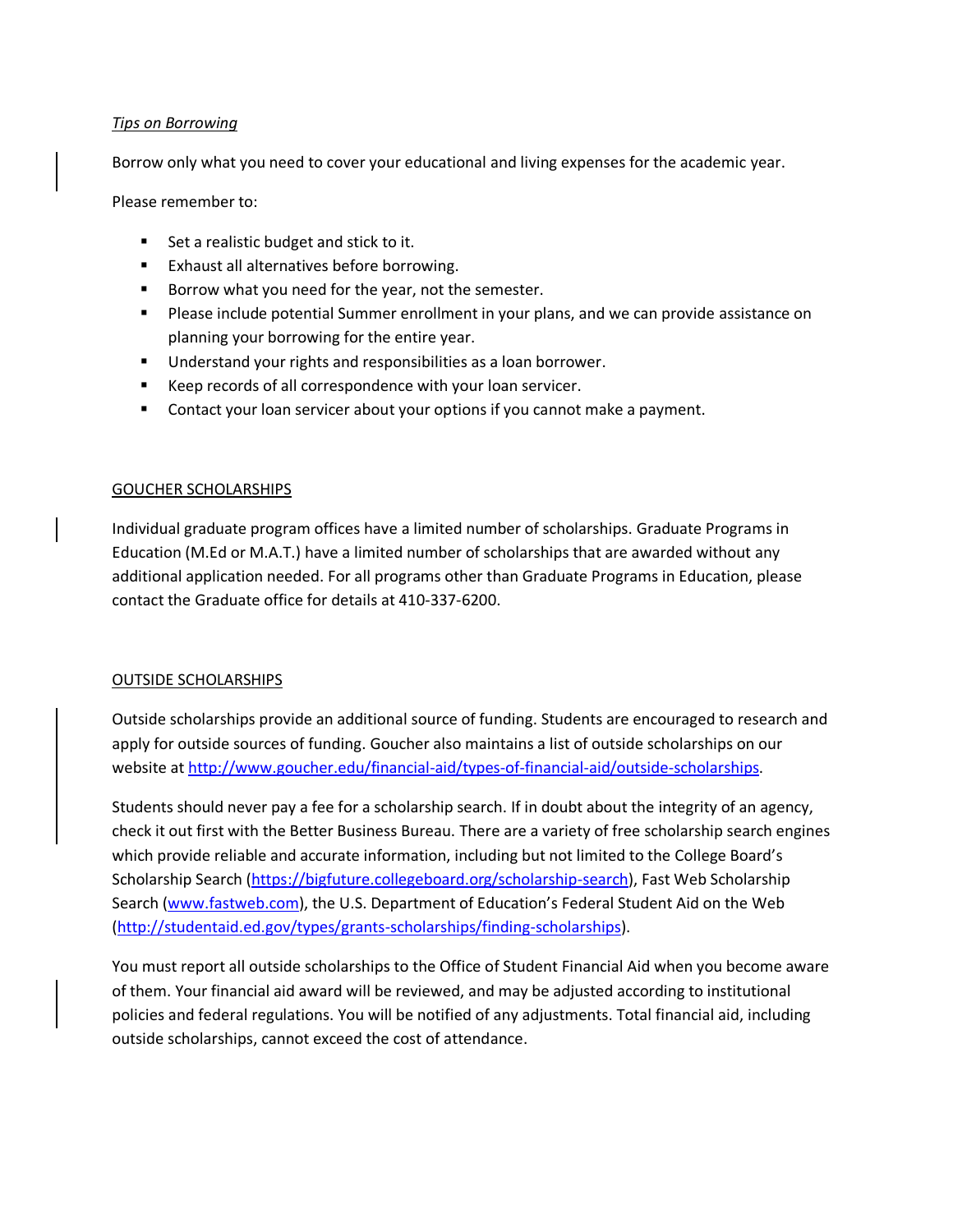Outside scholarships include (but are not limited to): Goucher tuition waivers/remission, other employer tuition benefits, merit-based state (non-Maryland) scholarships, and scholarships from private organizations. ROTC and Tuition Exchange are not considered outside scholarships.

#### **AWARD NOTIFICATION**

#### FINANCIAL AID AWARD

Graduate students are awarded on a rolling basis, once we have received both a FAFSA and expected enrollment form. Students will be awarded for the academic year (Fall and Winter/Spring) based on their [expected enrollment form.](https://www.goucher.edu/financial-aid/forms-and-resources/forms) You will receive an email when your financial aid award may be accessed on Net Partner. Please allow at least 10 business days after submitting both your FAFSA and the expected enrollment form for an e-mail from our office.

#### FINANCIAL AID TRACKING SYSTEM – NET PARTNER

Students may track the status of their financial aid documents, review their financial aid award, view any messages associated with their award, and accept or decline financial aid online through Goucher's online financial aid system calle[d Net Partner.](https://www.goucher.edu/financial-aid/net-partner/) All first-time users must activate their account and create a password using the first-time users' link. **New students, please note that you will not be able to activate your account in Net Partner until you receive your 9-digit Goucher ID number and secure Goucher e-mail credentials.**

#### **ADDITIONAL FINANCIAL ASSISTANCE/FINANCING OPTIONS**

#### PRIVATE EDUCATIONAL LOANS

Private educational loans allow for borrowing up to the cost of attendance minus financial aid or other outside resources. Private educational loans, offered by banks, savings and loans, and credit unions, are not federally guaranteed. They are typically the most expensive borrowing option, and therefore should only be considered after eligibility for all federal student and Graduate PLUS Loan options have been determined. Most students need a credit-worthy co-signer to obtain a private educational loan. All private educational loans are divided into equal disbursements for each semester.

The interest rate, terms, and repayment options of these private educational loans vary according to the lender. For this reason, you should thoroughly research private educational loans and clearly understand the terms of the loan prior to borrowing. Additional information may be found at [http://www.goucher.edu/financial-aid/loans.](http://www.goucher.edu/financial-aid/loans)

Many states, including Alaska, Connecticut, Maine, Massachusetts, Minnesota, New Jersey, New York, North Carolina, North Dakota, Rhode Island, Texas, and Vermont, have their own private educational loan programs. We recommend that students check with their state higher education agencies about the availability of loans in these states.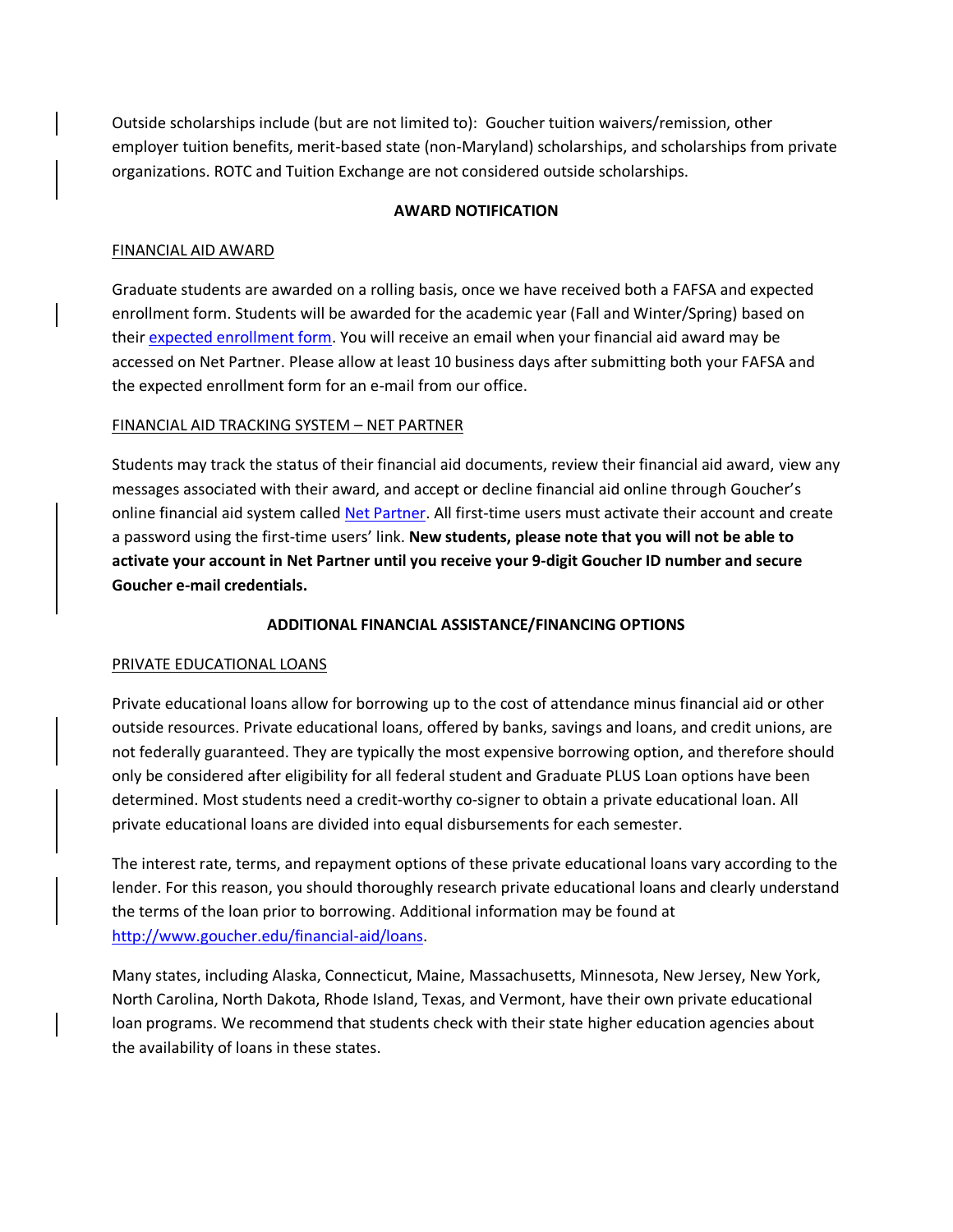### MONTHLY PAYMENT PLAN

Payment plans are available, with additional information available from Goucher's Billing Office. Payments can be spread over 7-10 months (annual plan) or 3-5 months (semester plan). For more information, visit [www.goucher.edu/billing.](http://www.goucher.edu/billing)

# **RECEIVING YOUR AID**

This is a basic timeline for graduate students who have submitted their [FAFSA](https://studentaid.gov/h/apply-for-aid/fafsa) and [expected enrollment](https://www.goucher.edu/financial-aid/forms-and-resources/forms)  [form.](https://www.goucher.edu/financial-aid/forms-and-resources/forms) All of these steps need to happen and **require action on your part**. Students are responsible for responding promptly to any notifications sent to their [Goucher student e-mail.](https://www.goucher.edu/information-technology/communications/e-mail/)

PACKAGING AND ACCEPTANCE – (Our office must have a FAFSA and [expected enrollment form](https://www.goucher.edu/financial-aid/forms-and-resources/forms) on file.)

- Once a loan is packaged, you will be notified via your Goucher e-mail.
- You must accept or decline your pending loan(s) i[n Net Partner.](https://www.goucher.edu/financial-aid/net-partner/)
- If accepting a loan for the first time at Goucher, then you also need to complete Entrance [Counseling](https://studentaid.gov/app/counselingInstructions.action?counselingType=entrance) and [a Master Promissory Note \(MPN\)](https://studentaid.gov/mpn/grad/landing) online at studentloans.gov.
	- o Please make sure you complete the "MPN for Subsidized and Unsubsidized Loans".
	- $\circ$  If you are also accepting a Graduate PLUS loan for the first time at Goucher, then you need to submit the [Graduate PLUS Master Promissory Note \(MPN\)](https://studentaid.gov/mpn/grad/landing) in addition to the regular MPN for an unsubsidized loan.

# BILLING AND ANTICIPATED AID

- Statements typically come out [electronically](https://www.goucher.edu/billing/e-billing-and-online-payments/) about 1-2 months prior to the start of classes, or depending on when you register.
	- o **Students** *are always responsible for promptly reviewing billing statements when issued* **to confirm financial aid is still meeting their needs.**
	- o **If you are enrolling/registering less than 6 weeks prior to the start of classes, then you are outside the normal billing cycle and it is extremely important to respond promptly to any notifications from both the billing office and the financial aid office. Notifications will go only to your Goucher student e-mail.**
- Your loan(s) will show as "Anticipated Aid" on your [billing statements,](https://www.goucher.edu/billing/e-billing-and-online-payments/) provided you have been packaged (see above), the loan has been accepted, and we have your Entrance Counseling and Master Promissory Note (MPN) on file **at least 2 weeks before the statement is issued by the billing office**.
- If you receive a billing statement and do not see a loan reflected, then you may review your file in [Net Partner](https://www.goucher.edu/financial-aid/net-partner/) (both the "Accept Awards" and "Documents" screens) or follow up with our office to see what is needed.
	- o **It can sometimes take several weeks for financial aid information to show in the billing system after all tasks have been completed.**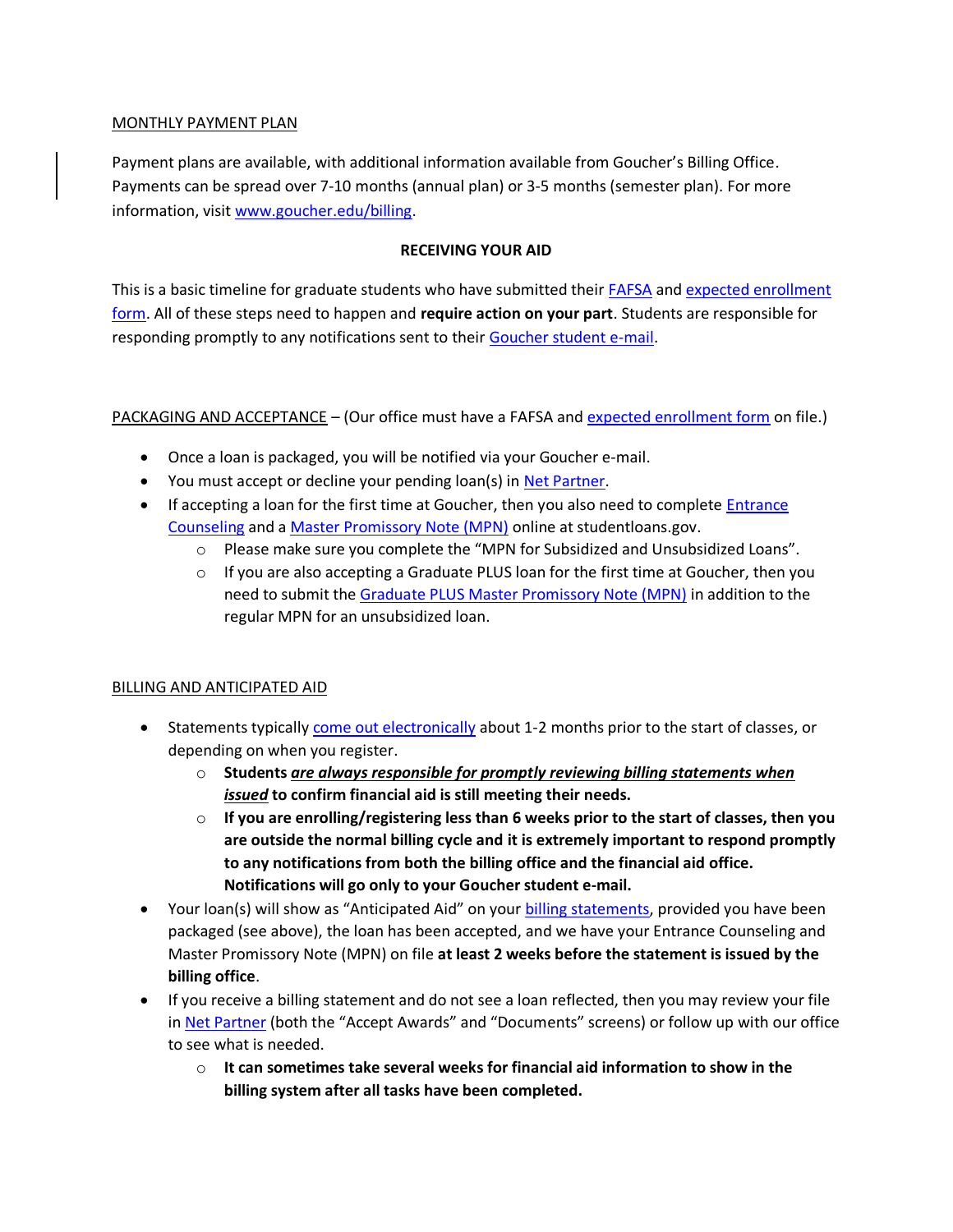- If you want to make any changes to your loan, then [contact our office](https://www.goucher.edu/financial-aid/contact-us) or submit a Graduate [Loan Modification or Cancellation form.](https://www.goucher.edu/financial-aid/forms-and-resources/forms)
- Financial aid remains as anticipated aid until the disbursement process.
	- $\circ$  If you make any changes to your enrollment or receive additional aid prior to disbursement, then your financial aid package may need to be revised.

# DISBURSEMENT PROCESS

- Disbursement begins after the drop period for the term, which is usually about 2 weeks after classes start.
	- o **If you have a later-starting class and are less than 4.5 credits, then disbursement may not begin until after the drop period of the later-starting class.**
- Prior to disbursement, your records are reviewed before we can clear the loan to be disbursed.
	- $\circ$  If your enrollment is no longer matching what you originally indicated, then we may follow up with you for clarification and/or revise the loan as needed.
	- $\circ$  If you have dropped to below half-time (4.5 credits), then any federal loans will need to be cancelled and you will need to make alternativ[e payment arrangements.](https://www.goucher.edu/billing/payment-options)
- You will receive an automated e-mail after your loan has disbursed. The entire disbursement process can take about 1-2 weeks to complete.

# REMAINING CHARGES AND FINANCIAL AID REFUNDS

- Any remaining charges after all financial aid is applied must be paid by the statement due date.
- If you have borrowed in excess of your tuition and fees to cover indirect costs like books or living expenses, then you will have a credit on your account after disbursement. This will be issued to you by the billing office as a "refund".
- Please see the **billing office web page for refunds** and reach out to them directly if you have any questions on your refund options: [graduatebilling@goucher.edu.](mailto:graduatebilling@goucher.edu)
- **Please remember that you need to plan ahead, as you will not have access to any available loan funds until about 3 weeks after your classes begin.**

#### **RETAINING YOUR FINANCIAL AID AWARDS**

#### MAINTAINING REQUIRED ENROLLMENT

To retain each type of award in the same academic year, you must maintain enrollment for the required number of credits with regular or pass/fail grading options through the end of the add/drop period. Dropped, audited, wait-listed, and retroactively dropped courses cannot be counted toward required enrollment.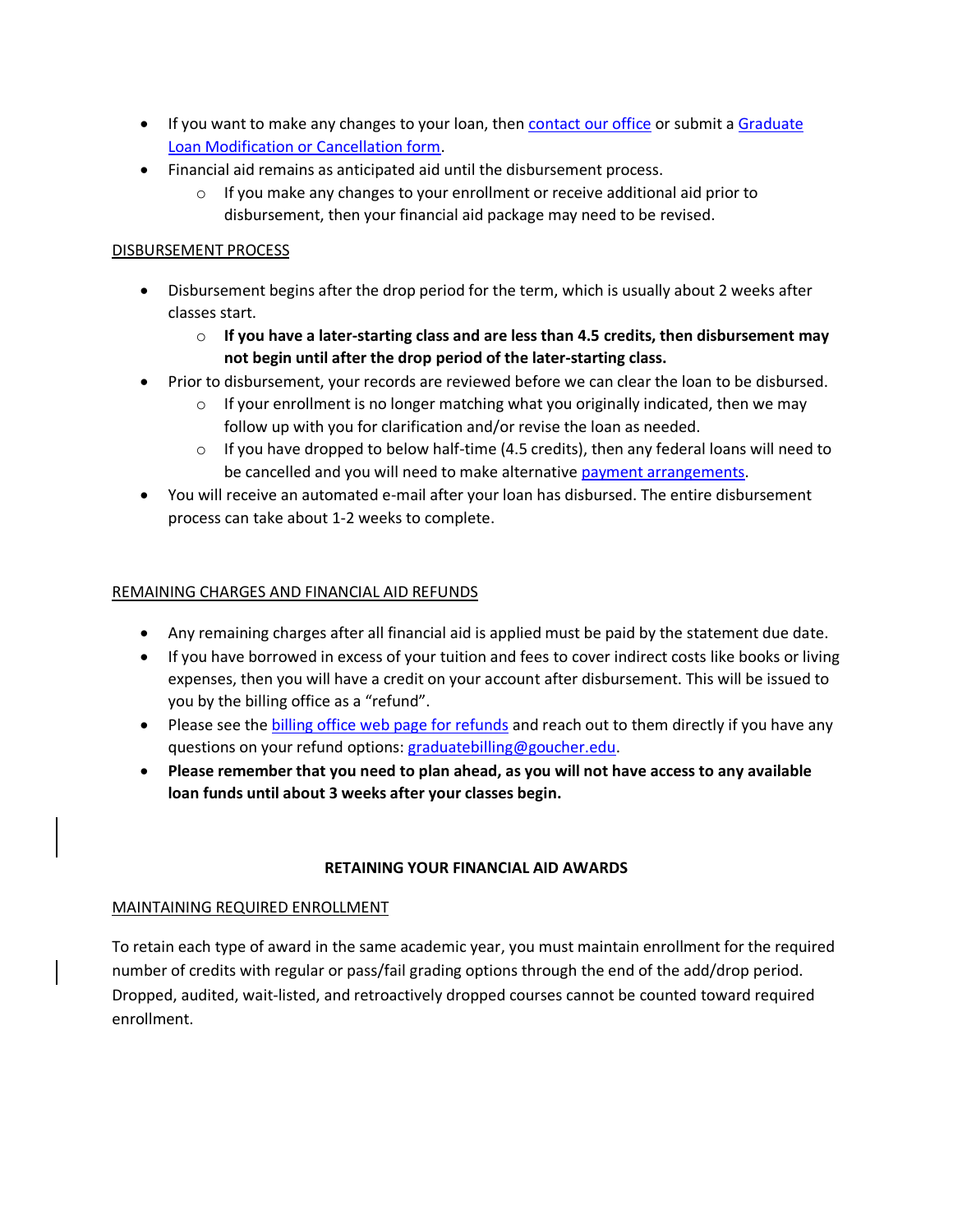#### WITHDRAWING, DROPPING, CANCELING, OR AUDITING CLASSES

It is extremely important that you speak with the Office of Student Financial Aid before reducing your enrollment or changing your course-grading options to audit. Your awards will be canceled or reduced if you fail to maintain the required enrollment. Courses that are audited, canceled, dropped, or retroactively dropped do not count toward required enrollment levels. **Any federally required changes to financial aid based on a change in your enrollment are not a Goucher policy that can be appealed or reconsidered.**

#### RETURN OF TITLE IV FUNDS

When a student withdraws, drops out, is dismissed or suspended, or takes a leave of absence before completing over 60% of the semester, Goucher must determine the withdrawal date and the amount the Federal Title IV aid the student earned, which includes the amounts that were or could have been disbursed. Federal work study is not included in the amount of Federal Title IV aid earned. The institution is responsible for returning unearned funds to Federal Title IV programs. Note that the student may owe a debit balance to the institution when Title IV funds are returned. The complete Return to Title IV policy is available on the web at [https://www.goucher.edu/financial](https://www.goucher.edu/financial-aid/policies/return-of-federal-title-iv-funds)[aid/policies/return-of-federal-title-iv-funds.](https://www.goucher.edu/financial-aid/policies/return-of-federal-title-iv-funds)

### SATISFACTORY ACADEMIC PROGRESS (SAP)

Retaining financial aid requires meeting Satisfactory Academic Progress (SAP) standards. The SAP policy defines minimum standards for grade point average, ratio of completed credits to attempted credits, and maximum time frame for completing a degree. SAP is reviewed at the end of each semester. Students who are not meeting SAP standards are notified in writing. The complete SAP policy is published in the *Academic Catalogue* or online at [https://www.goucher.edu/financial](https://www.goucher.edu/financial-aid/policies/satisfactory-academic-progress-policy)[aid/policies/satisfactory-academic-progress-policy.](https://www.goucher.edu/financial-aid/policies/satisfactory-academic-progress-policy)

#### ALL AWARDS ARE SUBJECT TO CHANGE

**All financial aid awards are subject to change**. The most common reasons for aid adjustments are enrollment changes and over-awards due to receipt of aid from outside sources. Awards may also be adjusted based on verification, receipt of additional financial information, and failure to complete additional requirements, maintain degree-seeking status, make satisfactory academic progress, or comply with other federal or institutional aid regulations.